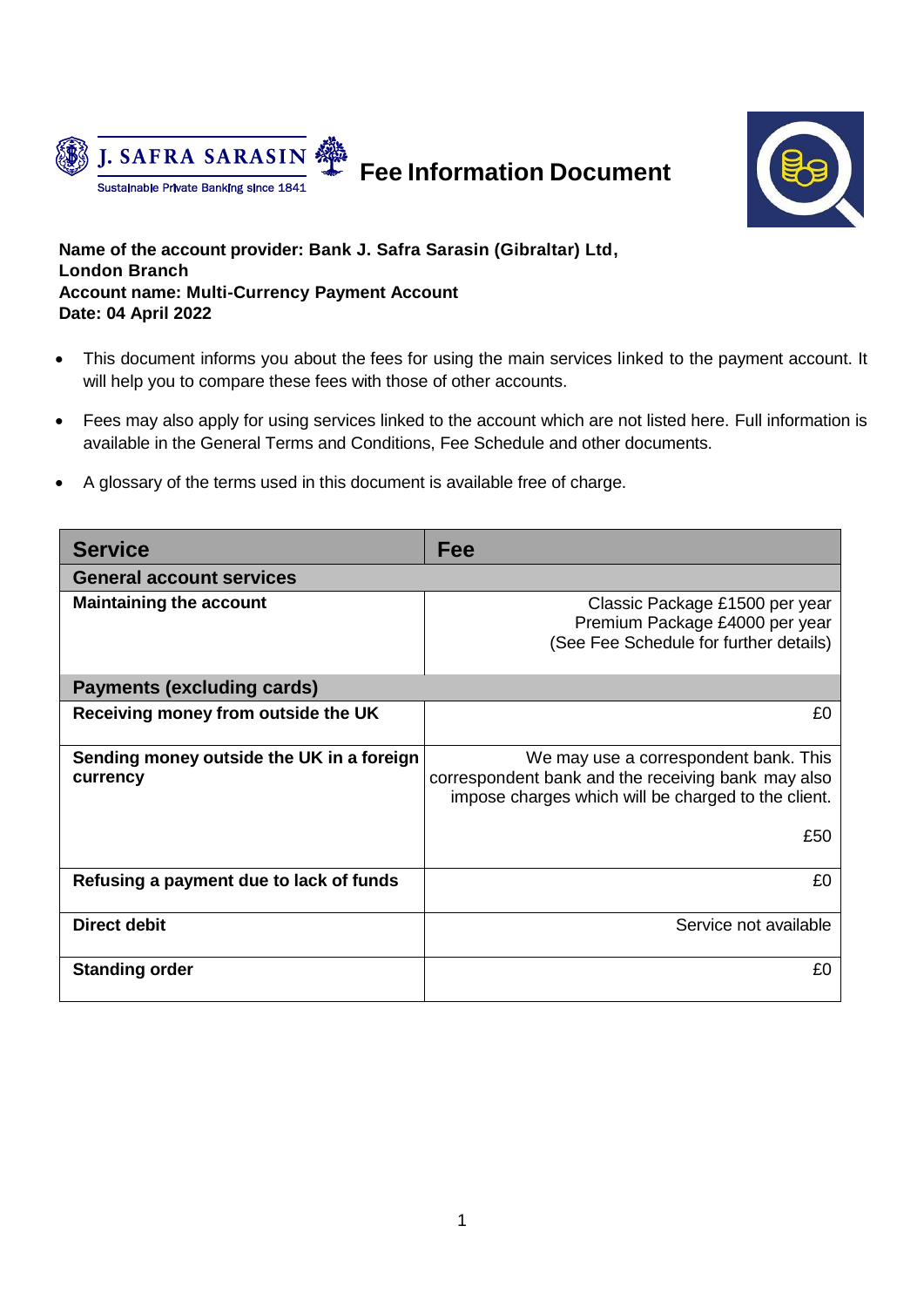| <b>Cards and Cash</b>                            |                       |
|--------------------------------------------------|-----------------------|
| Debit card payment in pounds                     | Service not available |
| Debit card payment in a foreign currency         | Service not available |
| Cash withdrawal in pounds in the UK              | Service not available |
| Cash withdrawal in foreign currency in the<br>UK | Service not available |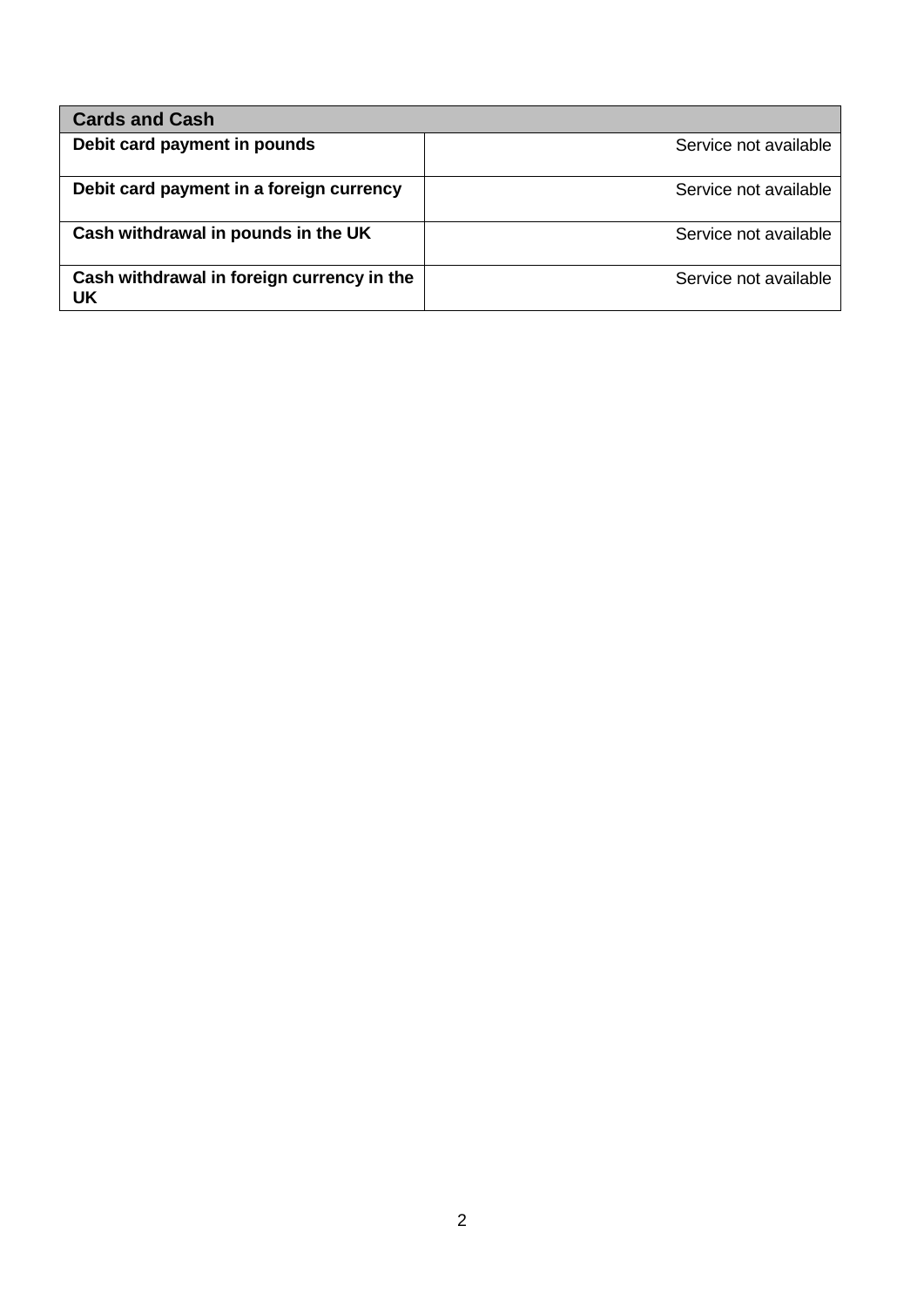| <b>Overdrafts and related services</b>             |                                                                                                                                                                                                                                                                                                                                    |                                                                          |  |  |
|----------------------------------------------------|------------------------------------------------------------------------------------------------------------------------------------------------------------------------------------------------------------------------------------------------------------------------------------------------------------------------------------|--------------------------------------------------------------------------|--|--|
| <b>Arranged overdraft</b>                          | Credit fees are given at time of booking. Written<br>quotations are available on request.                                                                                                                                                                                                                                          |                                                                          |  |  |
| Allowing a payment despite lack of funds           | £0<br>See below for the unarranged overdraft rates that<br>may apply                                                                                                                                                                                                                                                               |                                                                          |  |  |
| Interest rates charged on unarranged<br>overdrafts | Currency                                                                                                                                                                                                                                                                                                                           | <b>Interest Rate</b>                                                     |  |  |
|                                                    | Australian Dollar (AUD)                                                                                                                                                                                                                                                                                                            | 6.50%                                                                    |  |  |
|                                                    | Canadian Dollar (CAD)                                                                                                                                                                                                                                                                                                              | 7.00%                                                                    |  |  |
|                                                    | Chinese Yuan (CNH)                                                                                                                                                                                                                                                                                                                 | 10.50%                                                                   |  |  |
|                                                    | Czech Koruna (CZK)                                                                                                                                                                                                                                                                                                                 | 13.00%                                                                   |  |  |
|                                                    | Danish Krone (DKK)                                                                                                                                                                                                                                                                                                                 | 5.00%                                                                    |  |  |
|                                                    | Euro (EUR)                                                                                                                                                                                                                                                                                                                         | 5.00%                                                                    |  |  |
|                                                    | Hong Kong Dollar (HKD)                                                                                                                                                                                                                                                                                                             | 9.50%                                                                    |  |  |
|                                                    | Hungarian Forint (HUF)                                                                                                                                                                                                                                                                                                             | 11.50%                                                                   |  |  |
|                                                    | Israeli New Shekel (ILS)                                                                                                                                                                                                                                                                                                           | 7.75%                                                                    |  |  |
|                                                    | Japanese Yen (JPY)                                                                                                                                                                                                                                                                                                                 | 5.00%<br>10.25%                                                          |  |  |
|                                                    | Kuwaiti Dinar (KWD)<br>Mexican Peso (MXN)                                                                                                                                                                                                                                                                                          | 15.50%                                                                   |  |  |
|                                                    | New Zealand Dollar (NZD)                                                                                                                                                                                                                                                                                                           | 8.75%                                                                    |  |  |
|                                                    | Norwegian Krone (NOK)                                                                                                                                                                                                                                                                                                              | 7.00%                                                                    |  |  |
|                                                    | Omani Rial (OMR)                                                                                                                                                                                                                                                                                                                   | 10.00%                                                                   |  |  |
|                                                    | Polish Zloty (PLN)                                                                                                                                                                                                                                                                                                                 | 12.50%                                                                   |  |  |
|                                                    | Qatari Riyal (QAR)                                                                                                                                                                                                                                                                                                                 | 9.00%                                                                    |  |  |
|                                                    | Romanian New Leu (RON)                                                                                                                                                                                                                                                                                                             | 12.50%                                                                   |  |  |
|                                                    | Russian Ruble (RUB)                                                                                                                                                                                                                                                                                                                | 500.00%                                                                  |  |  |
|                                                    | Singapore Dollar (SGD)                                                                                                                                                                                                                                                                                                             | 9.00%                                                                    |  |  |
|                                                    | South African Rand (ZAR)                                                                                                                                                                                                                                                                                                           | 16.50%                                                                   |  |  |
|                                                    | Swedish Krona (SEK)                                                                                                                                                                                                                                                                                                                | 5.25%                                                                    |  |  |
|                                                    | Swiss Franc (CHF)                                                                                                                                                                                                                                                                                                                  | 5.00%                                                                    |  |  |
|                                                    | Taiwan Dollar (TWD)                                                                                                                                                                                                                                                                                                                | 8.00%                                                                    |  |  |
|                                                    | Thai Baht (THB)                                                                                                                                                                                                                                                                                                                    | 9.00%                                                                    |  |  |
|                                                    | Turkish Lira (TRY)                                                                                                                                                                                                                                                                                                                 | 350.00%                                                                  |  |  |
|                                                    | <b>United Arab Emirates Dirham</b><br>(AED)                                                                                                                                                                                                                                                                                        | 10.00%                                                                   |  |  |
|                                                    | United States Dollar (USD)                                                                                                                                                                                                                                                                                                         | 8.25%                                                                    |  |  |
|                                                    | Please note that the rates applicable to arranged<br>overdrafts and other forms of lending are set out in<br>The Bank may from time to time discount all or part<br>of unarranged overdraft interest rates to the client.<br>Where the Bank does so, this reduces the amount<br>that is charged to the client to an amount that is | the relevant lending documents.<br>below the interest rate stated above. |  |  |